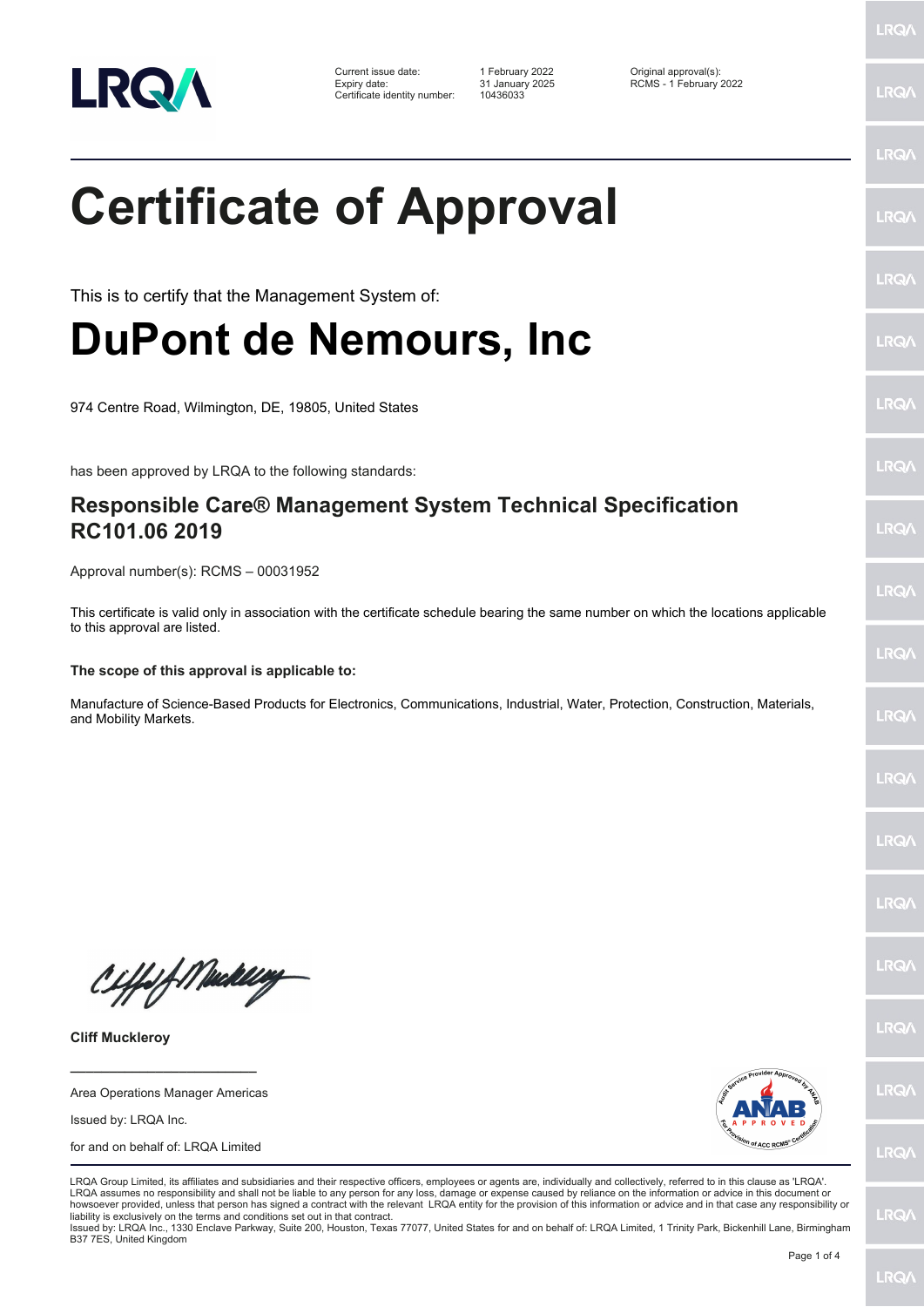

**LRQA** 

**LRQA** 

Certificate identity number: 10436033

| <b>Certificate Schedule</b>                                                                                             |                                                                                                                                                                    | <b>LRQA</b>  |
|-------------------------------------------------------------------------------------------------------------------------|--------------------------------------------------------------------------------------------------------------------------------------------------------------------|--------------|
| Location                                                                                                                | <b>Activities</b>                                                                                                                                                  | <b>LRQA</b>  |
| <b>Global Headquarters Global Headquarters</b><br>974 Centre Road, Wilmington, DE, 19805,<br><b>United States</b>       | <b>RCMS:2019-Option #2</b><br>Manufacture of Science-Based Products for Electronics,<br>Communications, Industrial, Water, Protection,<br>Construction, Materials, | <b>LRQA</b>  |
|                                                                                                                         | and Mobility Markets.                                                                                                                                              | <b>LRQA</b>  |
| <b>Yerkes Site</b><br>3115 River Road, Buffalo, NY, 14207,<br><b>United States</b>                                      | <b>RCMS:2019-Option #2</b><br>Manufacture of Corian® and Tedlar® Products.                                                                                         | <b>LRQA</b>  |
| DuPont Specialty Products USA, LLC Circleville Site<br>800 DuPont Road, Circleville, OH, 43113,<br><b>United States</b> | <b>RCMS:2019-Option #2</b><br>Manufacture of Kapton® Films, Teflon® Films, Tedlar®<br>Products and Vespel® Polyimide Resins.                                       | <b>LRQA</b>  |
| <b>Dayton Site</b><br>1515 Nicholas Road, Dayton, OH, 45417,<br><b>United States</b>                                    | <b>RCMS:2019-Option #2</b><br>Manufacture and Testing of: Deep UV Resins,<br>anti-reflective coatings, polyamides and other chemicals                              | <b>LRQA</b>  |
|                                                                                                                         | used in the microelectronic industry. Polymer resins and<br>resin suspensions used in printing applications.                                                       | <b>LRQA</b>  |
| <b>Chambers Works Site</b><br>67 Canal Road, K-37 Building - Room 209, Deepwater, NJ,<br>08023, United States           | <b>RCMS:2019-Option #2</b><br>Manufacture of Perfluoroelastomers                                                                                                   | <b>LRQA</b>  |
| <b>Fayetteville Works Site</b><br>22654 NC Highway 87 West, Fayetteville, NC,<br>28306, United States                   | <b>RCMS:2019-Option #2</b><br>Manufacture of Polyvinyl Fluoride.                                                                                                   | <b>LRQA</b>  |
| <b>Fort Madison Site</b><br>801 35th Street, Fort Madison, IA, 52627,                                                   | <b>RCMS:2019-Option #2</b><br>Manufacture of Digital InkJet Products, Specialty                                                                                    | <b>LRQ/</b>  |
| <b>United States</b>                                                                                                    | Products, and Colorants.                                                                                                                                           | <b>LRQA</b>  |
| <b>Hayward Site</b><br>2520 Barrington Court, Hayward, CA, 94545,<br><b>United States</b>                               | <b>RCMS:2019-Option #2</b><br>Specialty Cleaner and Solvent Products.                                                                                              | <b>LRQA</b>  |
|                                                                                                                         |                                                                                                                                                                    | <b>LRQ/\</b> |
|                                                                                                                         |                                                                                                                                                                    | <b>LRQA</b>  |
|                                                                                                                         | <sup>3h</sup> of ACC RCM <sup>S</sup>                                                                                                                              | <b>LRQA</b>  |

LRQA Group Limited, its affiliates and subsidiaries and their respective officers, employees or agents are, individually and collectively, referred to in this clause as 'LRQA'. LRQA assumes no responsibility and shall not be liable to any person for any loss, damage or expense caused by reliance on the information or advice in this document or howsoever<br>provided, unless that person has signed a contra

**LRQ/\**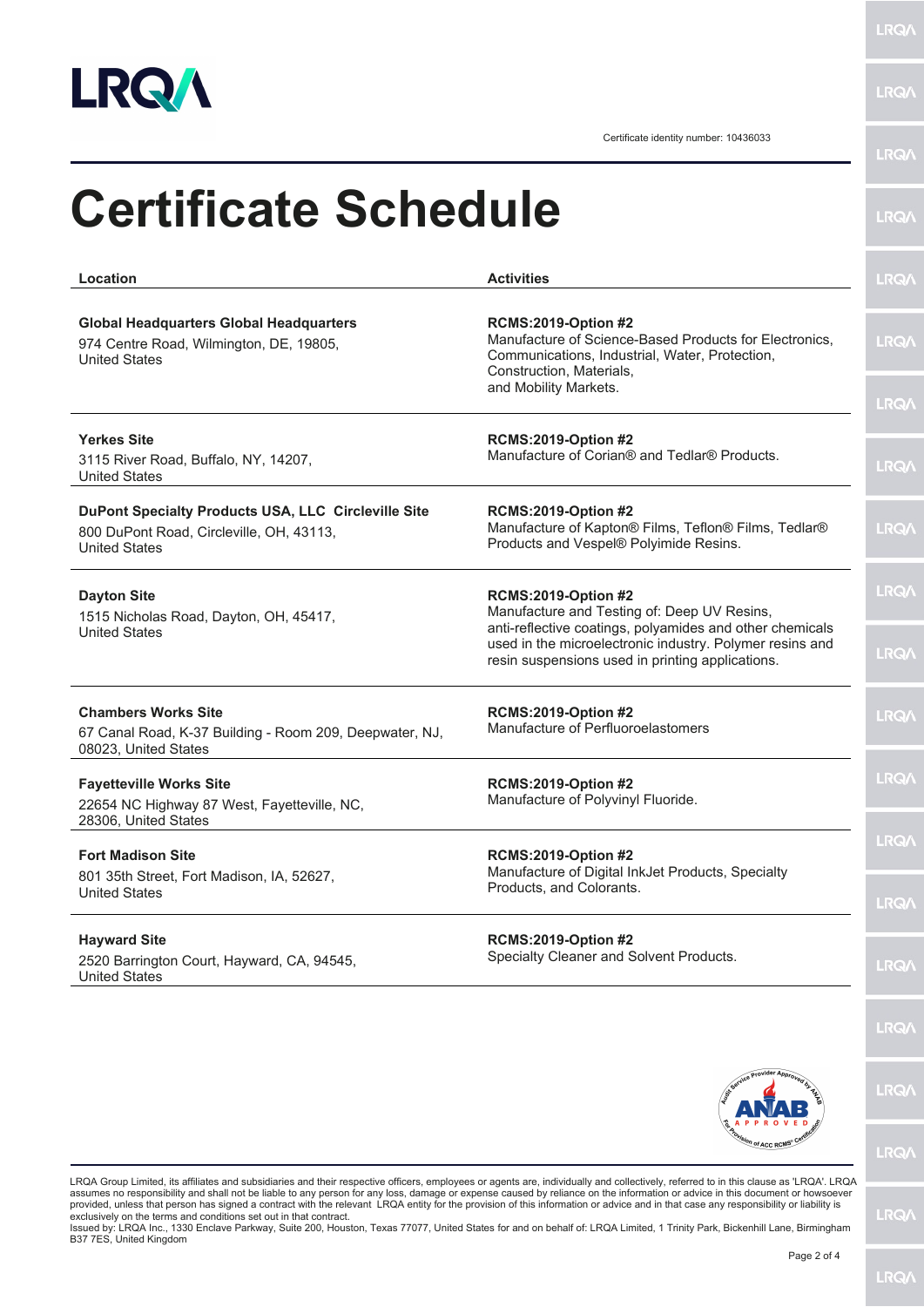

**LRQA** 

|                                                                                                             | Certificate identity number: 10436033                                                                                                             | <b>LRQA</b>  |
|-------------------------------------------------------------------------------------------------------------|---------------------------------------------------------------------------------------------------------------------------------------------------|--------------|
| <b>Certificate Schedule</b>                                                                                 |                                                                                                                                                   | <b>LRQ/</b>  |
| Location                                                                                                    | <b>Activities</b>                                                                                                                                 | <b>LRQ/</b>  |
| <b>Pontchartrain Site</b><br>586 Highway 44, LaPlace, LA, 70068,<br><b>United States</b>                    | <b>RCMS:2019-Option #2</b><br>Manufacture of Diamine Products.                                                                                    | <b>LRQA</b>  |
| <b>Little Hocking Site</b><br>251 Arrowhead Road, Little Hocking, OH, 45742,<br><b>United States</b>        | <b>RCMS:2019-Option #2</b><br>Manufacture of Compounded Polymer Products.                                                                         | <b>LRQA</b>  |
| <b>Louisville Site</b><br>4250 Campground Road, Louisville, KY, 40216,<br><b>United States</b>              | <b>RCMS:2019-Option #2</b><br>Manufacture of Vinyl Fluoride and Hydrogen Fluoride.                                                                | <b>LRQA</b>  |
| <b>Cooper River Site</b><br>3300 Cypress Gardens Road, Moncks Corner, SC,<br>29461, United States           | <b>RCMS:2019-Option #2</b><br>Manufacture of Hytrel® Engineering Thermoplastic                                                                    | <b>LRQA</b>  |
|                                                                                                             | Elastomers and Molykote specialty Lubricants and<br>Greases.                                                                                      | <b>LRQA</b>  |
| <b>Monroe Site</b><br>1901 Piedmont Drive, Monroe, NC, 28110,<br><b>United States</b>                       | <b>RCMS:2019-Option #2</b><br>Manufacturer of Ultra High Molecular Weight tape<br>products for use in military and civilian ballistic protection. | <b>LRQA</b>  |
| <b>Parlin Site</b><br>250 Cheesequake Road, Parlin, NJ, 08859,<br><b>United States</b>                      | <b>RCMS:2019-Option #2</b><br>Manufacture of Photopolymer Printing Plates and<br>Electronic Dispersions and Adhesives.                            | <b>LRQA</b>  |
| <b>Bayport Site</b>                                                                                         | <b>RCMS:2019-Option #2</b><br>Manufacture of Polyimide Kapton® Film                                                                               | <b>LRQA</b>  |
| 9701 Bayport Boulevard, Pasadena, TX, 77507,<br><b>United States</b>                                        |                                                                                                                                                   | <b>LRQ/</b>  |
| <b>James River and Spruance Site</b><br>5401 Jefferson Davis Highway, Richmond, VA,<br>23234, United States | <b>RCMS:2019-Option #2</b><br>Manufactures Kevlar®, Nomex® and Tyvek® Brand<br><b>Products</b>                                                    | <b>LRQ/</b>  |
| <b>Richmond Zytel® Site</b><br>5203 DuPont Site Road, Richmond, VA, 23234,<br><b>United States</b>          | <b>RCMS:2019-Option #2</b><br>Manufactures Zytel® Brand Products                                                                                  | <b>LRQ/</b>  |
|                                                                                                             |                                                                                                                                                   | <b>LRQA</b>  |
|                                                                                                             |                                                                                                                                                   | <b>LRQ/\</b> |
|                                                                                                             | <b>On of ACC RCMS</b>                                                                                                                             |              |

**LRQ/** 

LRQA Group Limited, its affiliates and subsidiaries and their respective officers, employees or agents are, individually and collectively, referred to in this clause as 'LRQA'. LRQA assumes no responsibility and shall not be liable to any person for any loss, damage or expense caused by reliance on the information or advice in this document or howsoever<br>provided, unless that person has signed a contra

Issued by: LRQA Inc., 1330 Enclave Parkway, Suite 200, Houston, Texas 77077, United States for and on behalf of: LRQA Limited, 1 Trinity Park, Bickenhill Lane, Birmingham<br>B37 7ES, United Kingdom

**LRQA**